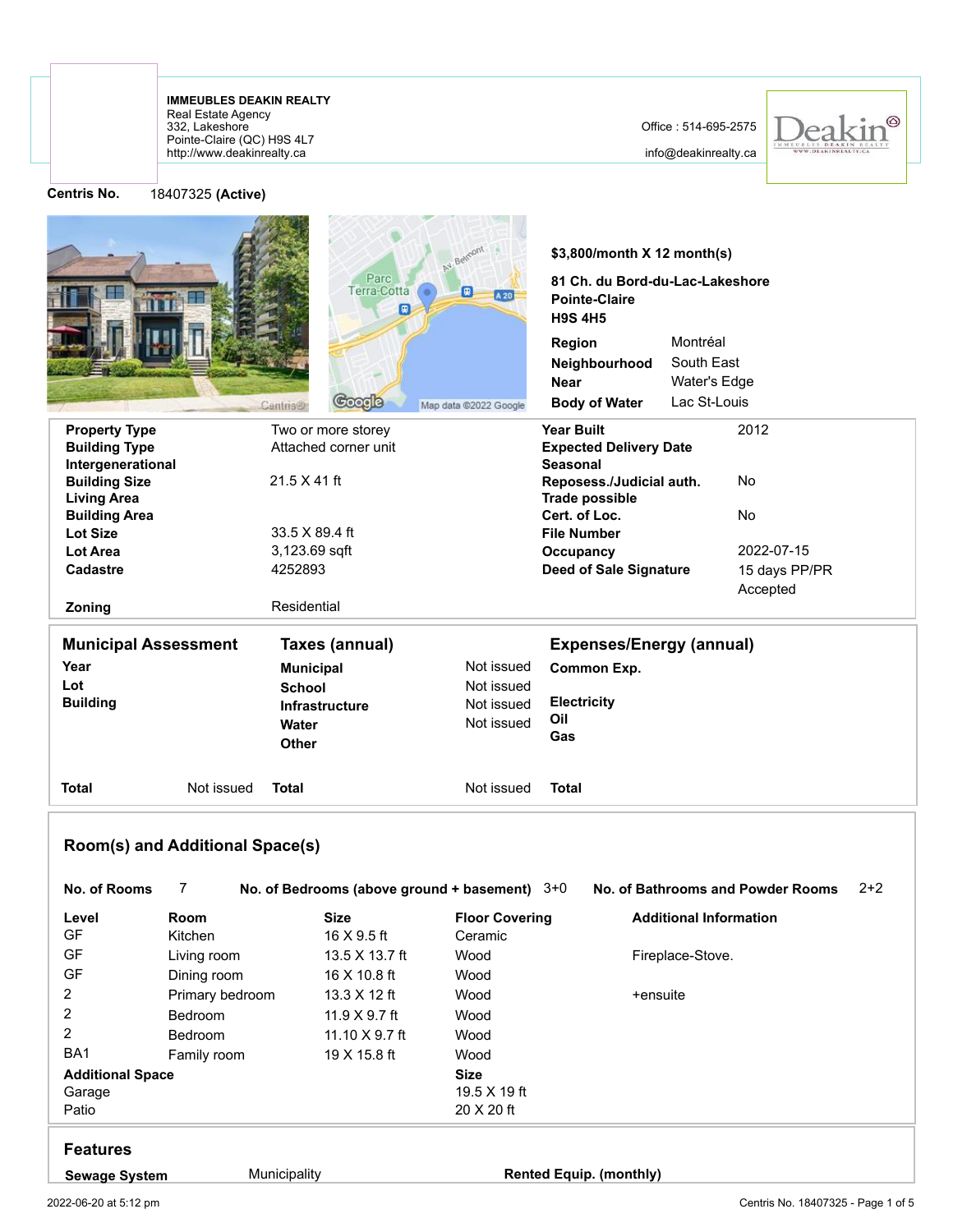| <b>Water Supply</b>                                                                                                                                                                                | Municipality                                                                                                                              | <b>Renovations</b>            |                                                                                                                                      |  |  |  |  |
|----------------------------------------------------------------------------------------------------------------------------------------------------------------------------------------------------|-------------------------------------------------------------------------------------------------------------------------------------------|-------------------------------|--------------------------------------------------------------------------------------------------------------------------------------|--|--|--|--|
| <b>Foundation</b>                                                                                                                                                                                  |                                                                                                                                           | Pool                          |                                                                                                                                      |  |  |  |  |
| Roofing                                                                                                                                                                                            |                                                                                                                                           | Parkg (total)                 | Garage (2)                                                                                                                           |  |  |  |  |
| Siding                                                                                                                                                                                             | Stone                                                                                                                                     | <b>Driveway</b>               |                                                                                                                                      |  |  |  |  |
| <b>Windows</b>                                                                                                                                                                                     | <b>PVC</b>                                                                                                                                | Garage                        | Built-in, Double width or more,<br>Heated                                                                                            |  |  |  |  |
| <b>Window Type</b>                                                                                                                                                                                 | Casement                                                                                                                                  | Carport                       |                                                                                                                                      |  |  |  |  |
| <b>Energy/Heating</b>                                                                                                                                                                              | Dual energy, Electricity, Natural                                                                                                         | Lot                           |                                                                                                                                      |  |  |  |  |
|                                                                                                                                                                                                    | gas                                                                                                                                       |                               |                                                                                                                                      |  |  |  |  |
| <b>Heating System</b>                                                                                                                                                                              | Forced air                                                                                                                                | <b>Topography</b>             |                                                                                                                                      |  |  |  |  |
| <b>Basement</b>                                                                                                                                                                                    | 6 feet and more, Finished                                                                                                                 | <b>Distinctive Features</b>   |                                                                                                                                      |  |  |  |  |
|                                                                                                                                                                                                    | basement                                                                                                                                  |                               |                                                                                                                                      |  |  |  |  |
| <b>Bathroom</b>                                                                                                                                                                                    | Ensuite bathroom, Separate<br>shower                                                                                                      | Water (access)                | Access (Lake), Waterfront (Lake)                                                                                                     |  |  |  |  |
| <b>Washer/Dryer (installation)</b>                                                                                                                                                                 | Bathroom (1st level/Ground floor)                                                                                                         | View                          | View of the water                                                                                                                    |  |  |  |  |
| <b>Fireplace-Stove</b>                                                                                                                                                                             | Gas fireplace                                                                                                                             | <b>Proximity</b>              | Bicycle path, Commuter train,<br>Daycare centre, Elementary<br>school, Golf, High school,<br>Highway, Park, Public<br>transportation |  |  |  |  |
| <b>Kitchen Cabinets</b>                                                                                                                                                                            |                                                                                                                                           | <b>Building's Distinctive</b> |                                                                                                                                      |  |  |  |  |
|                                                                                                                                                                                                    |                                                                                                                                           | <b>Features</b>               |                                                                                                                                      |  |  |  |  |
| <b>Equipment/Services</b><br><b>Restrictions/Permissions</b>                                                                                                                                       | Air exchange system, Central<br>vacuum cleaner system<br>installation, Electric garage door<br>opener, Alarm system, Central<br>heat pump | <b>Energy efficiency</b>      |                                                                                                                                      |  |  |  |  |
|                                                                                                                                                                                                    |                                                                                                                                           |                               |                                                                                                                                      |  |  |  |  |
| <b>Inclusions</b>                                                                                                                                                                                  |                                                                                                                                           |                               |                                                                                                                                      |  |  |  |  |
|                                                                                                                                                                                                    | Kitchen appliances, washer & dryer, dining table & chairs, island stools, hot tub                                                         |                               |                                                                                                                                      |  |  |  |  |
| <b>Exclusions</b>                                                                                                                                                                                  |                                                                                                                                           |                               |                                                                                                                                      |  |  |  |  |
| Hydro, natural gas, lawn care                                                                                                                                                                      |                                                                                                                                           |                               |                                                                                                                                      |  |  |  |  |
| <b>Broker - Remarks</b><br>Available July 15. No pets. No smoking. Tenant will be responsible for minor repairs costing less than \$150 and will provide<br>proof of insurance prior to occupancy. |                                                                                                                                           |                               |                                                                                                                                      |  |  |  |  |
| Sale with legal warranty                                                                                                                                                                           |                                                                                                                                           |                               |                                                                                                                                      |  |  |  |  |
| No<br><b>Seller's Declaration</b>                                                                                                                                                                  |                                                                                                                                           |                               |                                                                                                                                      |  |  |  |  |
| <b>Source</b>                                                                                                                                                                                      |                                                                                                                                           |                               |                                                                                                                                      |  |  |  |  |
| IMMEUBLES DEAKIN REALTY, Real Estate Agency                                                                                                                                                        |                                                                                                                                           |                               |                                                                                                                                      |  |  |  |  |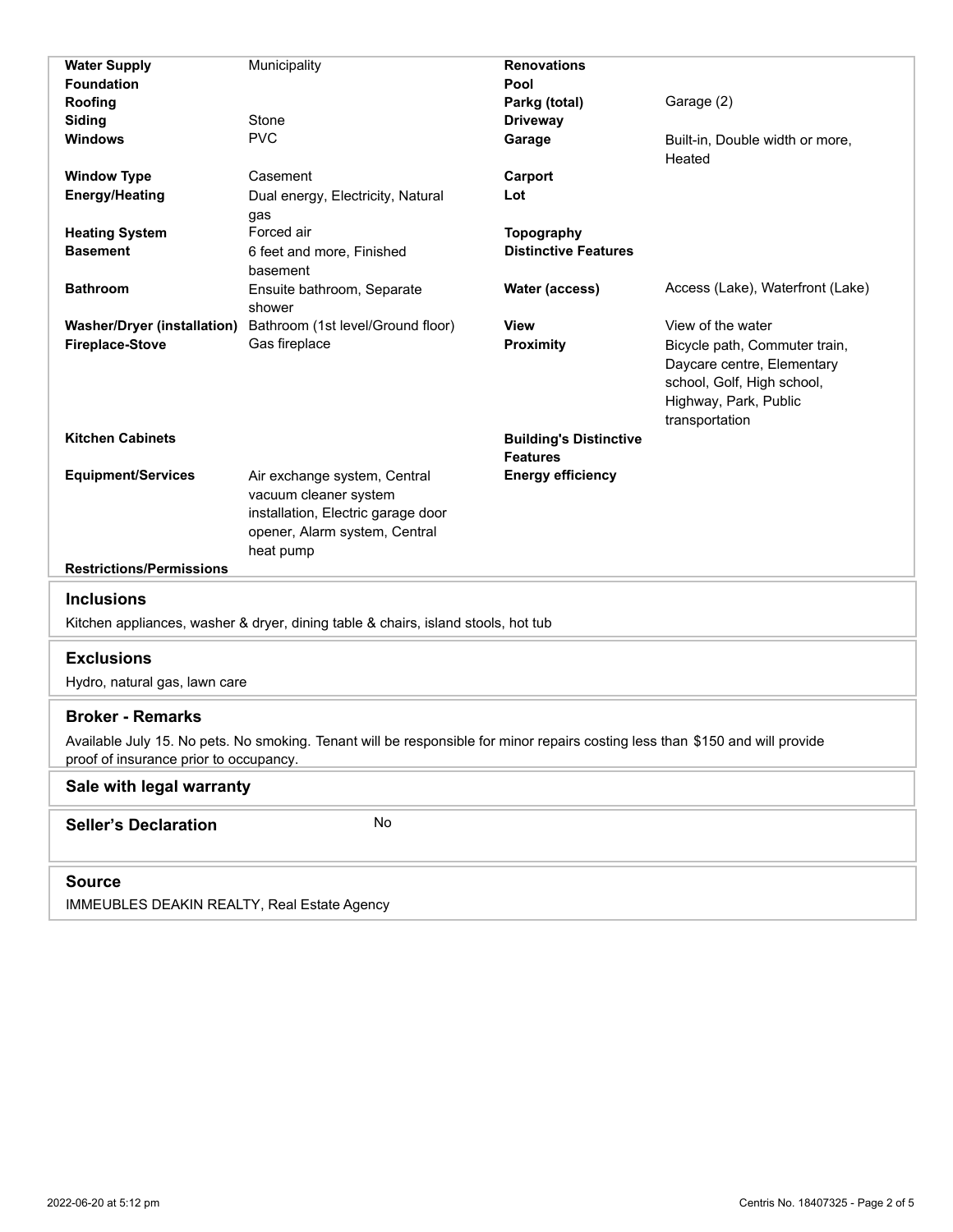









**Exterior Exterior entrance**





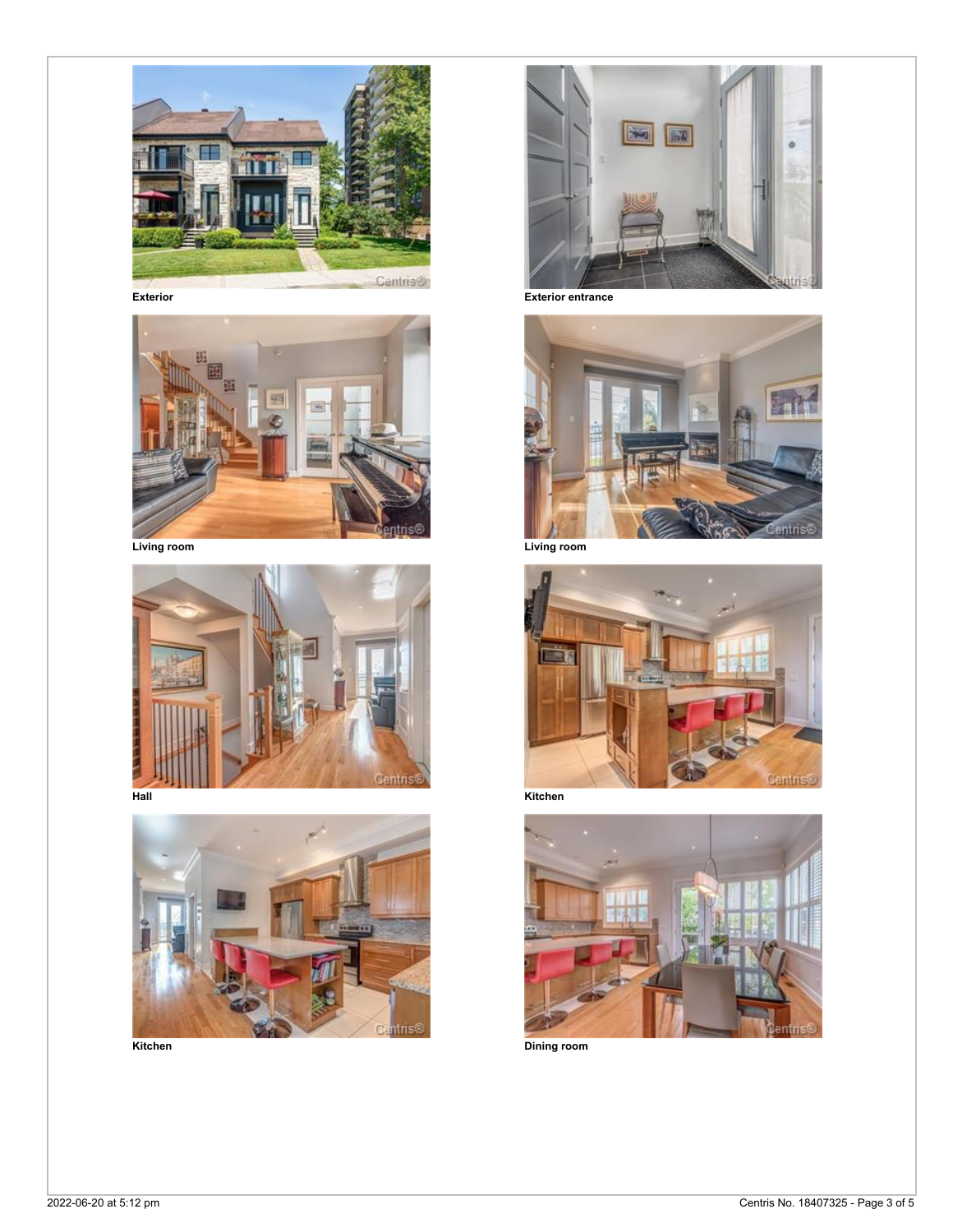

**Dining room Staircase**